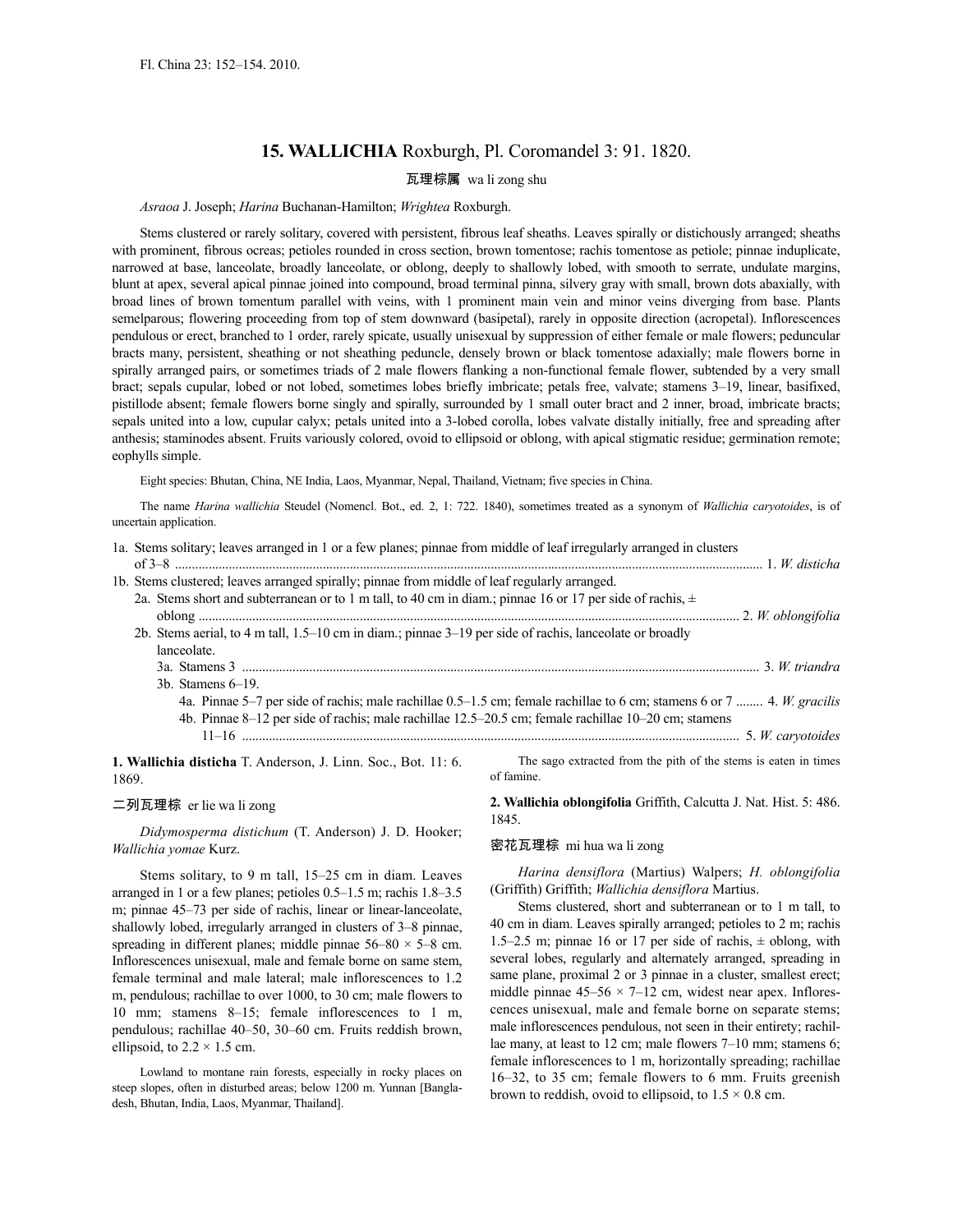Lowland or montane rain forests, especially in rocky places on steep slopes; 200–1200 m. Yunnan [Bangladesh, Bhutan, India, Myanmar, Nepal].

The leaves are used for thatching and making brooms.

**3. Wallichia triandra** (J. Joseph) S. K. Basu, Principes 20: 120. 1976.

## 三药瓦理棕 san yao wa li zong

*Asraoa triandra* J. Joseph, Bull. Bot. Surv. India 14: 144. 1975.

Stems clustered, to 3 m tall, 3–5 cm in diam. Leaves spirally arranged; petioles not seen; rachis to 2 m; pinnae 11–19 per side of rachis, lanceolate, with 2 pronounced lobes, regularly arranged, spreading in same plane; middle pinnae to 40  $\times$ 10 cm. Inflorescences unisexual, female terminal and male lateral; male inflorescences to 35 cm, erect; rachillae to 16 cm; male flowers to 8 mm; stamens 3; female inflorescences to 35 cm, erect; rachillae 20–30 cm; female flowers ca. 4 mm. Fruits red, oblong, to  $1.3 \times 0.7$  cm.

Montane rain forests on steep slopes; 900–2000 m. Xizang [NE India].

**4. Wallichia gracilis** Beccari, Webbia 3: 211. 1910.

### 瓦理棕 wa li zong

#### *Wallichia chinensis* Burret.

Stems clustered, to 1.5 m tall, 2–2.5 cm in diam. Leaves spirally arranged; petioles 1–1.7 m; rachis 0.45–1.2 m; pinnae 5–7 per side of rachis, lanceolate, with 2 lobes, regularly arranged, spreading in same plane; middle pinnae  $30-40 \times 6-9$ cm.Inflorescences unisexual, subtended by smaller leaves, male or female terminal; male inflorescences 12–25 cm, pendulous; rachillae many, 0.5–1.5 cm, short and crowded on rachis; male flowers to 5 mm; stamens 6 or 7; female inflorescences to 35 cm, pendulous; rachillae many, to 6 cm; female flowers ca. 2 mm. Fruits yellow, ovoid to ellipsoid, to  $1.5 \times 1$  cm.

Lowland rain forests; 200–1000 m. Guangxi [Vietnam].

**5. Wallichia caryotoides** Roxburgh, Pl. Coromandel 3: 91. 1820.

#### 琴叶瓦理棕 qin ye wa li zong

*Harina caryotoides* (Roxburgh) Buchanan-Hamilton; *Wallichia mooreana* S. K. Basu; *W. siamensis* Beccari; *Wrightea caryotoides* (Roxburgh) Roxburgh.

Stems clustered, to 3 m tall, 2–10 cm in diam. Leaves spirally arranged; petioles  $0.8-1.5$  m; rachis  $0.9-1.5$  m; pinnae 8–12 per side of rachis, lanceolate, with 2 pronounced lobes, regularly and alternately arranged except for clustered proximal 2 or 3 pinnae, spreading in same plane; middle pinnae  $25-49 \times$ 5–11 cm. Inflorescences unisexual, subtended by smaller leaves, male and female borne on same or separate stems, female terminal, male lateral; male inflorescences 40–50 cm, erect; rachillae 21–30, 12.5–20.5 cm; male flowers 5–6 mm; stamens 11– 16; female inflorescences 40–50 cm, erect; rachillae 7–17, 10– 20 cm; female flowers to 2.5 mm at anthesis. Fruits red, ovoid to ellipsoid, to  $1.7 \times 0.8$  cm.

Lowland to montane rain forests, especially in rocky places on steep slopes; below 1800 m. Yunnan [Bangladesh, Myanmar, Thailand].